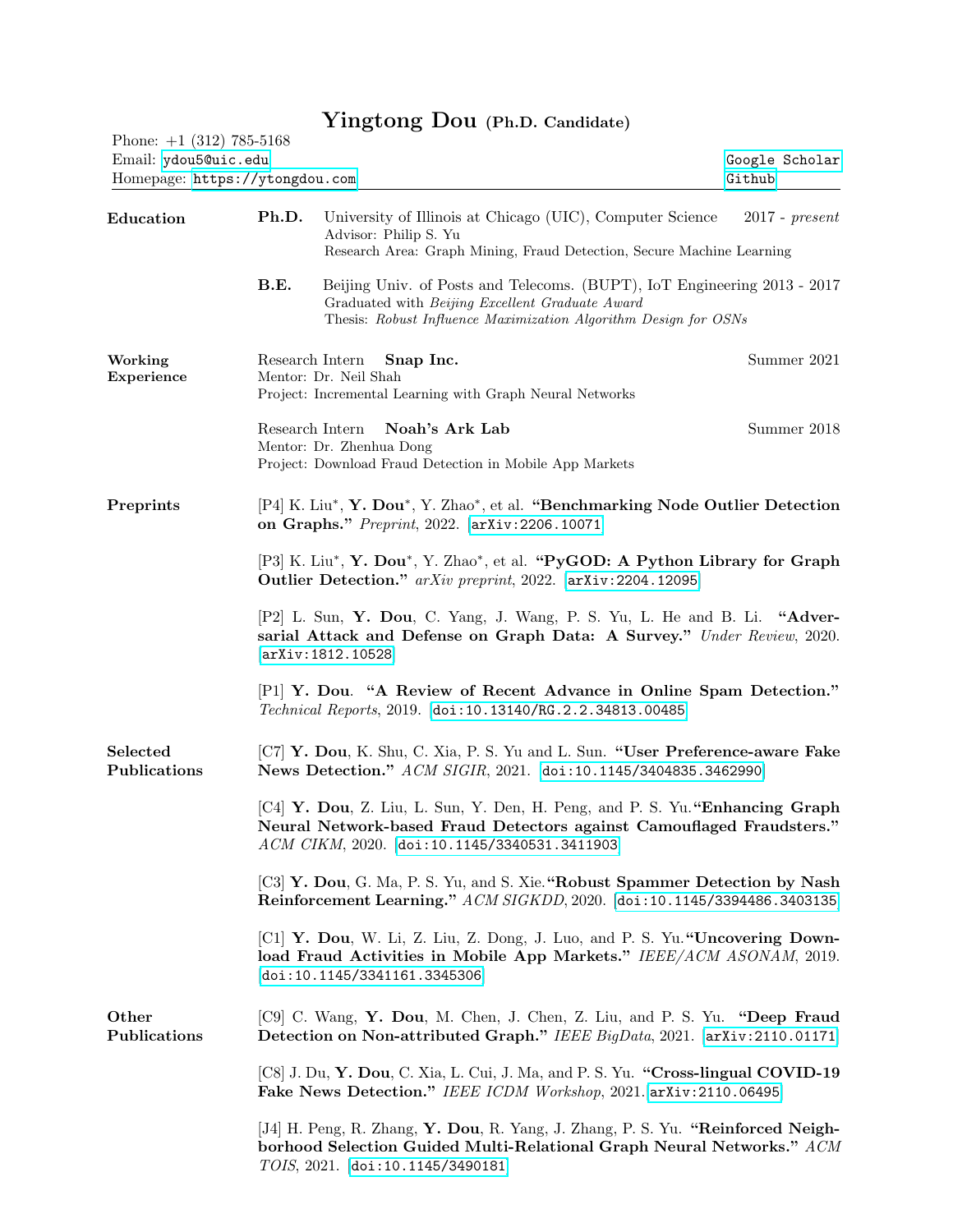|                                 | [C6] L. Yang, Z. Liu, Y. Dou, J. Ma and P. S. Yu. "ConsisRec: Enhancing GNN<br>for Social Recommendation via Consistent Neighbor Aggregation." ACM<br>SIGIR, 2021. [doi:10.1145/3404835.3463028]                                                           |  |  |
|---------------------------------|------------------------------------------------------------------------------------------------------------------------------------------------------------------------------------------------------------------------------------------------------------|--|--|
|                                 | [J3] J. Li, H. Peng, Y. Cao, Y. Dou, H. Zhang, P. S. Yu, L. He. "Higher-Order"<br>Attribute-Enhancing Heterogeneous Graph Neural Networks." IEEE Trans.<br>on Knowledge and Data Engineering, 2021. [doi:10.1109/TKDE.2021.3074654]                        |  |  |
|                                 | [C5] Y. Cao, H. Peng, J. Wu, Y. Dou, J. Li, and P. S. Yu. "Knowledge-Preserving<br>Incremental Social Event Detection via Heterogeneous GNNs." The Web<br>$Conference, 2021. [doi:10.1145/3442381.3449834]$                                                |  |  |
|                                 | $[C2]$ Z. Liu, Y. Dou, P. S. Yu, Y. Den, and H. Peng. "Alleviating the Inconsistency<br>Problem of Applying Graph Neural Network to Fraud Detection." ACM<br>SIGIR, 2020. [doi:10.1145/3397271.3401253]                                                    |  |  |
|                                 | [J2] X. Deng, Y. Yu, D. Guo and Y. Dou. "Efficient CPS Model Based Online<br>Opinion Governance Modeling and Evaluation for Emergency Accidents."<br>Springer, GeoInformatica, 2018. [doi:10.1007/s10707-018-0319-4]                                       |  |  |
|                                 | [J1] X. Deng, Y. Dou, T. Lv, N. QVH. "A Novel Centrality Cascading Based<br>Edge Parameter Evaluation Method for Robust Influence Maximization."<br>IEEE Access, 2017. [doi:10.1109/access.2017.2764750]                                                   |  |  |
| <b>Skills</b>                   | • Language: Chinese (Proficient), English (Advanced), Spanish (Elementary)                                                                                                                                                                                 |  |  |
|                                 | • Programming: Python, C, Java, SQL, MATLAB, Shell, PyTorch, TensorFlow                                                                                                                                                                                    |  |  |
| Professional<br><b>Services</b> | • Conference Organizer: WWW'22 Whova Chair, WSDM'22 Whova Chair                                                                                                                                                                                            |  |  |
|                                 | • Journal Editor: Frontiers in Computer Science                                                                                                                                                                                                            |  |  |
|                                 | • Journal Reviewer: ACM TKDD, IEEE TKDE, ACM TIST, ACM TOIS, IEEE<br>TNNLS, Springer Multimedia Tools and Applications, Springer Information Pro-<br>cessing and Management, Springer Social Network Analysis and Mining, Frontiers<br>in Computer Science |  |  |
|                                 | • Conference Reviewer: LoG'22, NeurIPS'22, ASONAM'21, '22, CIKM'22, CySoc<br>@ICWSM'22, KDD'22, CONSTRAINT@ACL'22, SDM'22, WSDM'22, IJCAI'21, '22,<br>AAAI'21, TrueFact@KDD'20                                                                             |  |  |
|                                 | • External Reviewer: ECML-PKDD'22, ACL'22, AAAI'22, KDD'21, WWW'21,<br>WSDM'21, KDD'20, BigData'19, CIKM'19                                                                                                                                                |  |  |
| Talks and Blogs                 | • Mining Twitter for Social Event and Misinformation Detection.<br>CS 579 OSN Analysis, IIT, Chicago. [Slides PDF]<br>March 2022                                                                                                                           |  |  |
|                                 | • GNN-based Fraud Detection: from Research to Application.                                                                                                                                                                                                 |  |  |
|                                 | Datafun Summit, Online. [Slides PDF]<br>October 2021                                                                                                                                                                                                       |  |  |
|                                 | • Robust Fraud Detection against Adversarial Fraudsters.<br>Grab Inc. and F5 Research, Online. [Slides PDF]<br>March & May 2021                                                                                                                            |  |  |
|                                 | • Tackling Fake Downloads in Mobile App Markets.                                                                                                                                                                                                           |  |  |
|                                 | Blog Article, Medium. [Blog Link]<br><i>July</i> 2019                                                                                                                                                                                                      |  |  |
|                                 | • An Introduction to Graph-based Spam Review Detection.<br>Tencent, Shenzhen. [Slides PDF]<br><i>July 2018</i>                                                                                                                                             |  |  |
|                                 |                                                                                                                                                                                                                                                            |  |  |